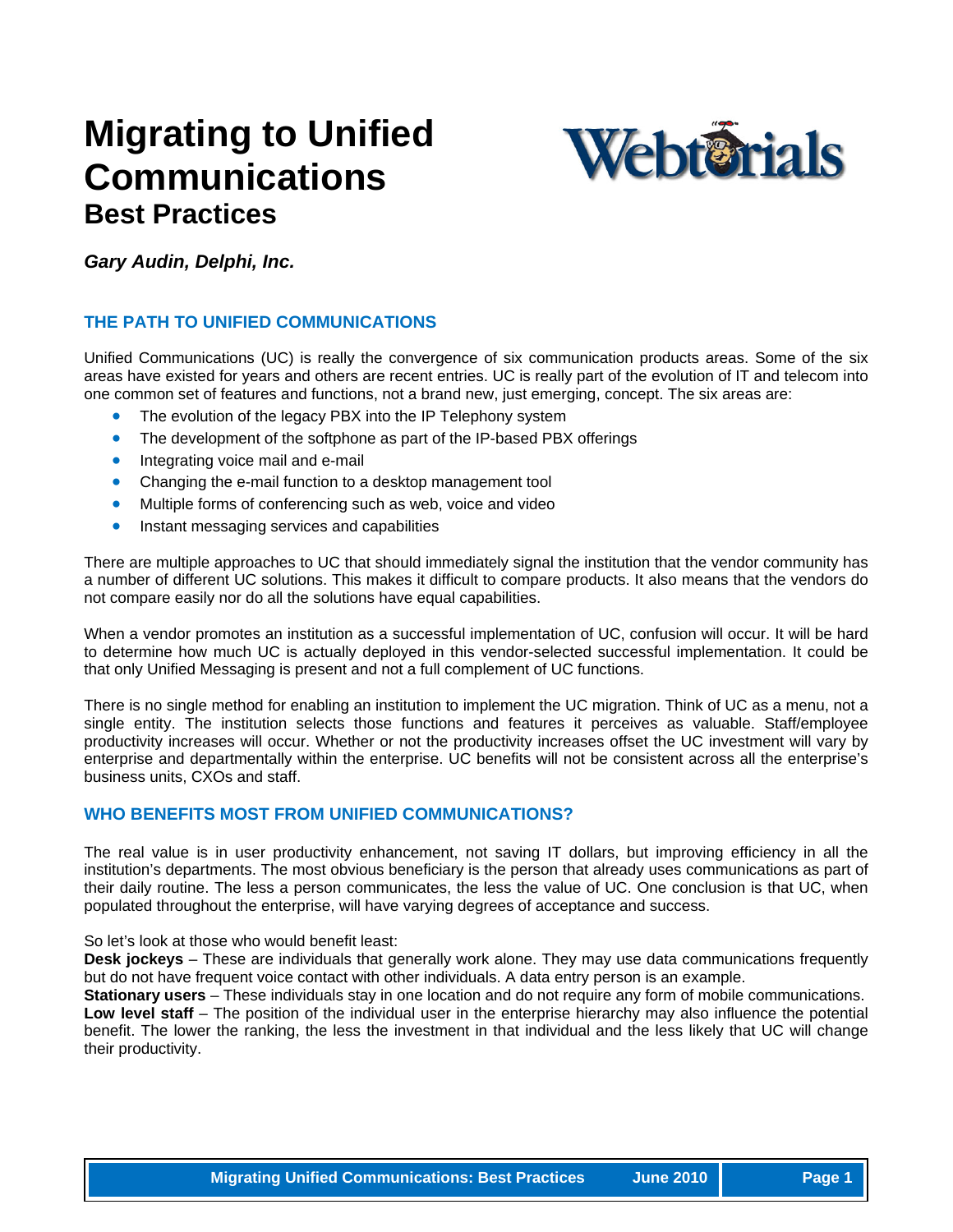The most likely beneficiaries may not be the largest staff population but will see the benefits quickly.

**Executives/Administrators** – These individuals are communicating by voice and text regularly. Enhancing their communications channels with more options will increase their ability to gather information, make decisions and direct members of their departments. The difficulty will be training these executives, who many times do not want to invest the time in learning new procedures, even if they are beneficial.

telephone tag, knowing the status/availability of those to be called and controlling incoming communications will **Sales and marketing** – Much of sales and marketing is communications, mostly with customers. Reducing all be beneficial.

distributed. The team leader must have rapid communications with the team members and have continuous **Team leaders and members** – It is becoming common that teams and task groups are not collocated, but presence information.

staff. UC features will allow the call center supervisors to effectively manage the call center staff as well direct the **Decentralized call center/help desk staff** – It is obvious that centralized call center/help desk staff needs communications to perform their work. More call centers/help desks are being decentralized with work at home incoming customer calls.

be more effective if they can access communications in multiple forms and operate as if they are located in their **Mobile worker** – Anyone who is not resident where they can be easily accessed by walking to their location can office.

Faculty – Instructors need temporary communications to remote sites to deliver their lectures. The conferencing capabilities of UC are mandatory. Each lecture session is like a short term team meeting.

facilities and also meets with internal clients locally and remotely. During these meetings, it is very likely the IT staff is not near their desktop or phone. **IT staff** – Many IT staff members can not sit at a desk all day and perform their work. IT staff moves around the IT

tools and how often they can use the tools. Each of the UC tools can save time. The real issue is can the saved time can be meaningfully applied to other work. The actual productivity or time savings will depend of the individual's job function, how well they embrace the UC

#### **THE VALUE OF UNIFIED COMMUNICATIONS**

has its greatest value when both ends of the communications functions have access to the same features. One endpoint will limit the productivity enhancements if it does not have access to UC services. How does the organization evaluate the move to Unified Communications? Since UC is sold on the promise of human productivity improvements, who within the organization, or what parts of an organization, will benefit? UC

*implemented in the IT and telecom areas first, can be very useful in the remaining UC deployment.* There are six phases that must be explored and analyzed to determine the value of UC. Questions that should be considered and answered when contemplating the migration to UC follow. Not all of these questions and considerations will apply to every enterprise, but the questions should be raised even if only to dismiss them as non-applicable to the specific case. The process, from creating a service to its delivery, will involve many people, information and internal and external organizations, all of which will benefit from better communications. *Collaboration, mobility and Presence mechanisms will be important tools. UC, if* 

Presence as used in UC will improve efficiency, reduce the staff's stress levels and improve productivity. **Internal Support:** The internal operations of an enterprise have to be effective before that enterprise should offer any UC service. UC can make the executives, managers and staff more efficient and benefit internal organizations such as sales, marketing, finance, human resources, facilities and IT. Collaboration, mobility and

- Can UC mobility provide seamless information for decision support?
- Will user access be improved with UC?
- There will always be business issues to resolve. Will UC reduce the time needed to resolve these issues/problems?
- Executives, managers and senior staff must collaborate on policy development and educational direction. Will UC improve these processes?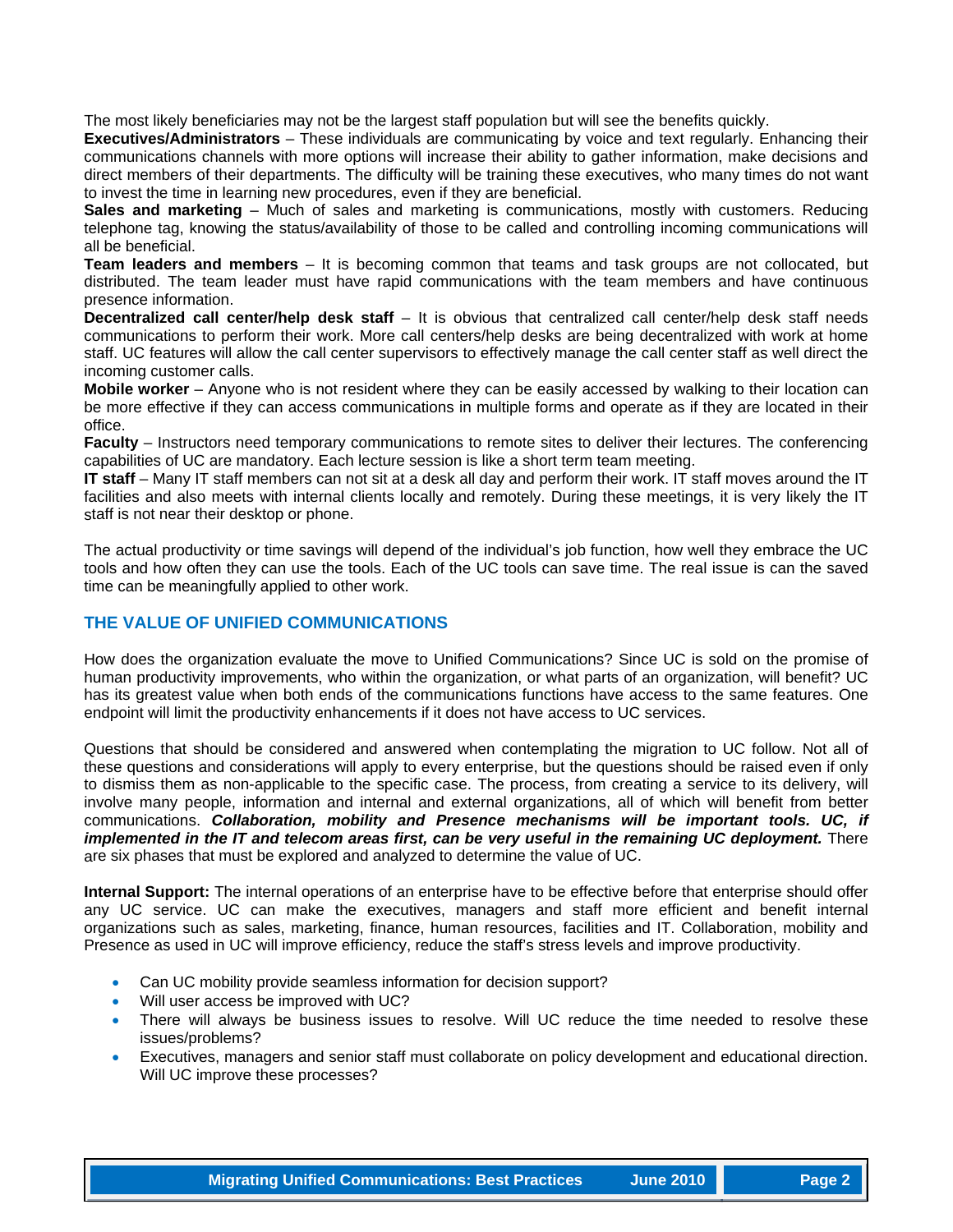**UC Service Development:** Developers and deployers of UC services will always be working with a time constraint. Competition from other services such as Google, Yahoo, Twitter and cellular services may drive the schedule for the development.

- Will UC reduce the time to respond to enterprise requirements? Collaboration that is fast, efficient and easy to arrange will be the goal whether working with internal staff, consultants or potential vendors, thereby accelerating the delivery requirements.
- Does the UC function provide an effective method for locating and accessing the expertise required? Can you easily locate internal expertise rapidly without dealing with HR?
- Will UC enhance the ability of people and resources in disparate locations to work as a real-time team?

**Marketing the UC Service:** The IT/telecom staff needs to prepare a number of tools (promotional materials, brochures, press releases, meetings, etc.) to bring the UC service to the attention of the users.

- Does UC benefit the exchange of information, schedules and tools with external resources? Contact management and the associated linkages are important during the service introduction as well as in the continuing marketing effort that occurs after the release of the UC service.
- Will UC help ensure that schedules will be fulfilled? Collaboration and mobility will be the key values of UC during the marketing effort.

**Delivering the Service:** This phase may include external component delivery, service providers and other organizations that need to be coordinated, especially if just-in-time scheduling is the goal. Accurate communications, delivered in a timely manner in whatever form is most productive, is the key value of UC.

- Will the collaboration features of UC benefit the production process design?
- Will UC reduce the time for problem/issue resolution?
- Will UC be useful for identifying the resource needed to resolve a problem/issue?
- Once the production process has begun, how will UC help in the management of the process?
- Will UC enhance the ability of people and resources in disparate locations to work as a real-time team?

**UC Service Deployment:** The delivery of a service is a logistics issue. Delivery/cutover issues will be similar to the issues encountered in the production environment.

- Will the collaboration features of UC benefit the delivery process design?
- Will UC reduce the time for delivery/cutover problem/issue resolution?
- Will UC be useful for identifying the resources needed to resolve a problem/issue?
- Once the delivery process has been implemented, how will UC help in the management of the process?
- Will UC enhance the ability of people and resources in disparate locations to work as a real-time team?

**Customer Service:** Keeping the customer satisfied and happy should be the goal of any organization. This is not always the case, however, and poor customer service will always come back to haunt a negligent organization.

- Will UC provide rapid access to the correct organization resource to resolve an issue or problem?
- Can UC reduce the customer service time and thereby reduce the customer service staff size?
- Will UC provide alternative communications methods for a wide variety of customers to access?
- Will UC tools be able to give the service managers better visibility into their service operation?

Implementing Unified Communications may not address all questions and considerations. Demonstrating the value of UC will be less a financial issue and more a productivity improvement that eventually translates into financial benefits.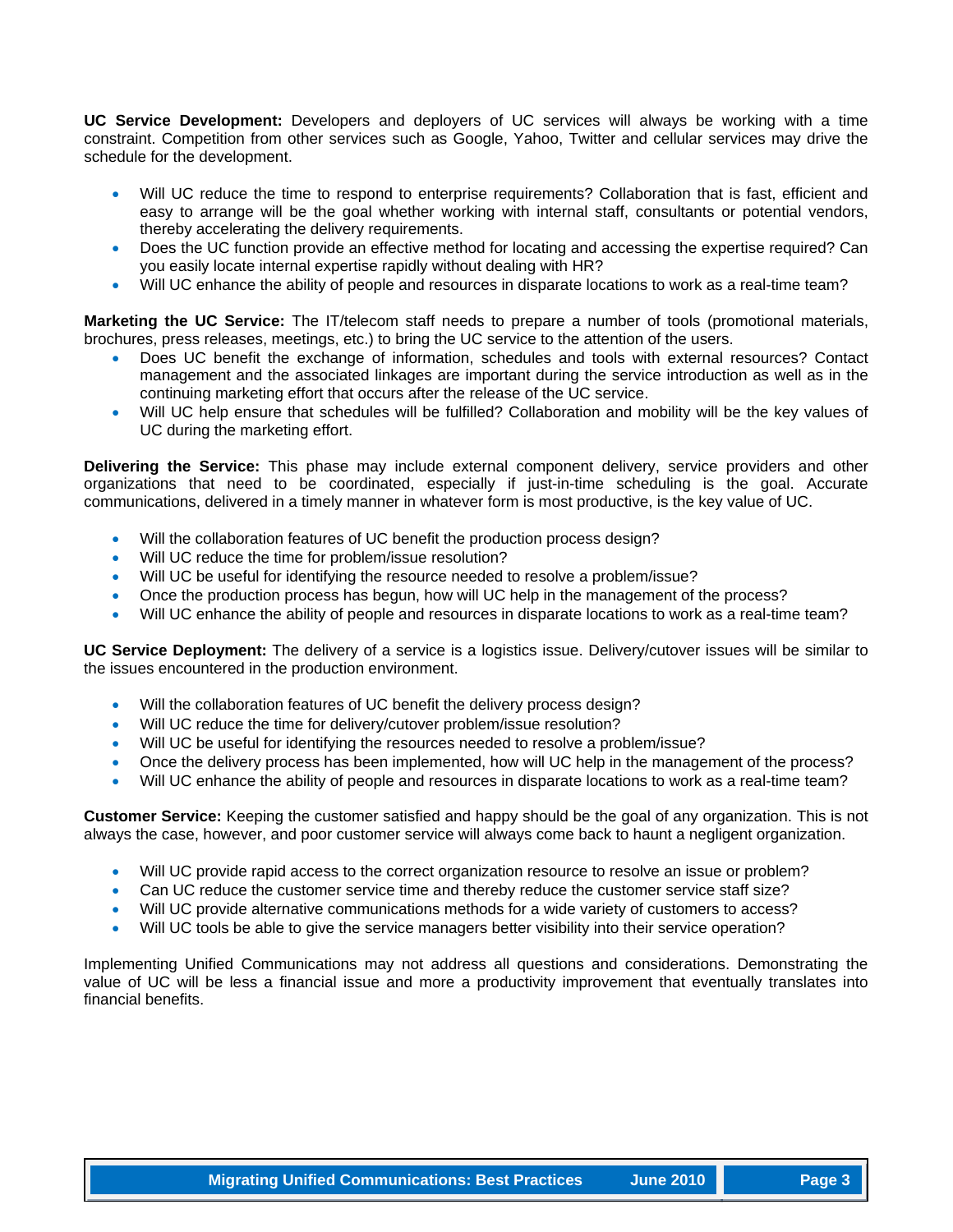#### **UC INFLUENCE ON IP TELEPHONY DEPLOYMENT**

Moving to a Unified Communications environment is not a one-step operation. There are five potential stages in the process and they are not all about UC. A sound IT staff and network foundation are preliminary to UC implementation success. The IP network becomes the cornerstone for Unified Messaging (UM) and UC. Without VoIP and the connecting IP network, the integration of multiple server platforms, each with a different UC function, is very difficult. As shown in the following timeline, there is a recommended sequence of tasks leading to UC.

# **Timeline**

| 2. Upgrade IP<br>1. Converge the<br>l IT Staff<br><b>Network</b> | 3. VoIP/IPT<br>Implementation | 4. UM & Presence   5. Full UC<br>Implementation | Implementation |
|------------------------------------------------------------------|-------------------------------|-------------------------------------------------|----------------|
|------------------------------------------------------------------|-------------------------------|-------------------------------------------------|----------------|

#### **Converged IT Staff**

Many organizations are planning to, or already have, moved telecom function to the IT department to be managed by the CIO. The problem is that most CIOs and IT departments don't know much about voice communications. For the converged IT department to be successful, both the telecom and IT staffs need to be trained in each others' technologies. This cross training should be vendor independent and should be scheduled BEFORE any effort is considered to move to VoIP/IPT, UM and UC. The cross training must include all of the staff since VoIP/IPT, UM and UC will be server-, network- and desktop-based functions.

- The telecom staff needs to learn about servers and IP networks, not enough for certification, but enough to appreciate the complexities and nuances of IT systems and networks.
- The server staff will be working with new servers and, probably, a new operating system (Linux, UNIS, VxWorks). The server reliability and availability, with appropriate backup configurations, will be more important than the systems that IT manages before moving to VoIP/IPT, UM and UC. VoIP is not just another application for the servers.
- The desktop staff will be working with IP hard phones (a new device for both IT and telecom staff). Softphones will demand high priority voice applications and reliable operation when compared to data applications.
- The network engineers will have to deliver a high performance network with QoS and improved management systems to support VoIP/IPT. VoIP/IPT training will provide the engineers with the new demands that VoIP/IPT and eventually UC will place on the IP network.
- VoIP/IPT, UM and UC will require new security measures and will have new security vulnerabilities. The security staff will be working with an ever-increasing number of vulnerabilities that have no real equivalent in data security.
- The data center manager will have to learn about the operation of real-time applications like VoIP/IPT.

#### **Upgrading the IP Network**

In general, IP networks are not prepared to deliver the performance required to carry VoIP traffic. The LANs should be divided into VLANs, separating voice and data traffic. Power over Ethernet (PoE) will most likely be used to power the IP phones. QoS in the LAN switches should be added. Backup power and UPS will be required in the LAN closets to match the uptime of the legacy PBX that is being replaced with VoIP/IPT.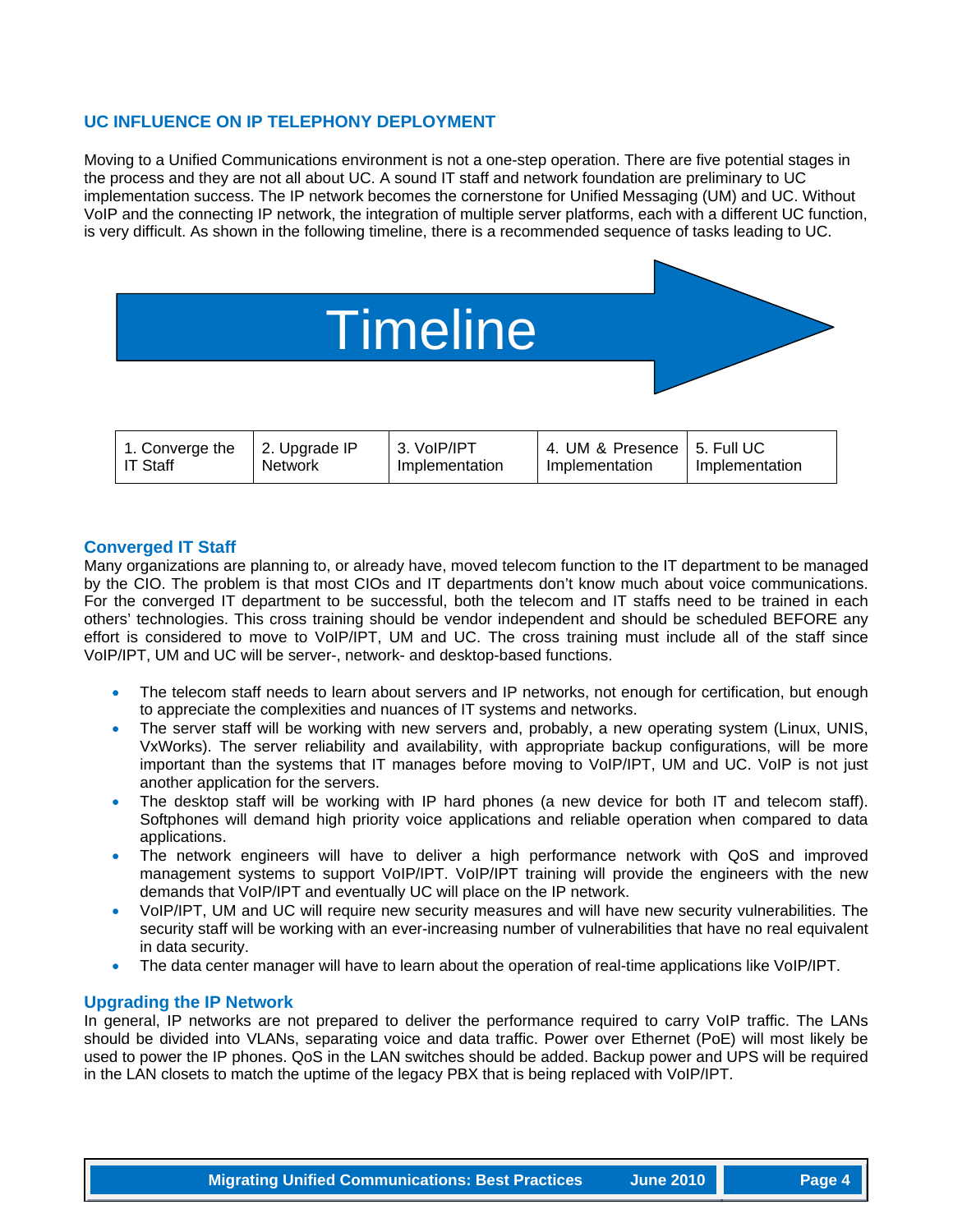Most WANs do not have the bandwidth, QoS, management systems and performance to satisfy the performance requirements for VoIP. The LANs and WANs need to be evaluated for their performance and reliability, and then the necessary upgrades MUST be implemented before VoIP is turned on. The failure of VoIP is most often caused by inadequate network preparation.

#### **VoIP Implementation**

VoIP and IP Telephony (IPT) are more than PBX replacement technology. VoIP and IPT are server-based implementations similar to the data implementations already in existence in IT. They rely on IP networks and are supporting signaling protocols such as the Session Initiation Protocol (SIP). The connection to, and operation with, other servers such as Microsoft's OCS and IBM's SameTime, provide a platform for the delivery of forms of communications other than voice and the integrated user management of these functions and features. VoIP/IPT is the centerpiece that UC is constructed around. Although it is technically possible to move to UM and UC without first implementing VoIP/IPT, the vendor community is not commonly offering this approach.

#### **Unified Messaging (UM) and Presence**

VoIP/IPT already supports the voice mail function. Adding e-mail and fax-mail means connecting the VoIP/IPT system to these other servers to deliver UM. Many vendors include UM in their VoIP/IPT offerings so SIP is not necessary for this integration. However, adding SIP connections allows the enterprise to mix vendors for the most attractive UM solution.

Presence conveys information of the status, ability and willingness of a potential communication partner. A user's device provides presence information (presence state) via a network connection which is stored in his personal availability record. Presence information can be made available for distribution to other users to convey the user's availability and form of communications. Presence is considered the most important new function delivered by UC.

#### **Unified Communications**

There are three approaches for delivering UC:

- **1.** Combining most of the UC functionality into one solution with a single vendor's broad product offering.
- **2.** Taking a portfolio of many communications functions and combining them through a set of shared services using multiple vendors.
- **3.** Delivering a middleware framework approach that can be used to connect many unrelated and probably multi-vendor UC products together.

Each of these approaches assumes that VoIP/IPT has been implemented as a prerequisite technology. The features and functions that are part of UC may vary among the vendors but the fundamental requirement of voice transmission operating over an IP network is consistent. Therefore, the organization must prepare and implement VoIP/IPT in their migration plan for moving to UC.

#### **MIGRATING TO UNIFIED COMMUNICATIONS**

Unified Communications (UC) is new: new to the vendors, new to the reseller/VARS and new to the institution. Although there are some recent success stories, there is not a lot of experience deploying UC. The press coverage so far is positive but, as with any implementation, there will be mistakes and gotchas.

Many of the problems in implementing VoIP/IP Telephony (IPT) are now evident and can be avoided by following the best practices that have been developed. Moving to VoIP/IPT is really the first step in integrating IT and telecom. Many of the best practices discovered for VoIP/IPT implementation will also be valuable for UC migration.

The next section provides a list of the UC best practices, some of which come from the VoIP/IPT deployment experiences. As more UC implementations occur, this list will continue to grow with the best practices unique to UC implementation.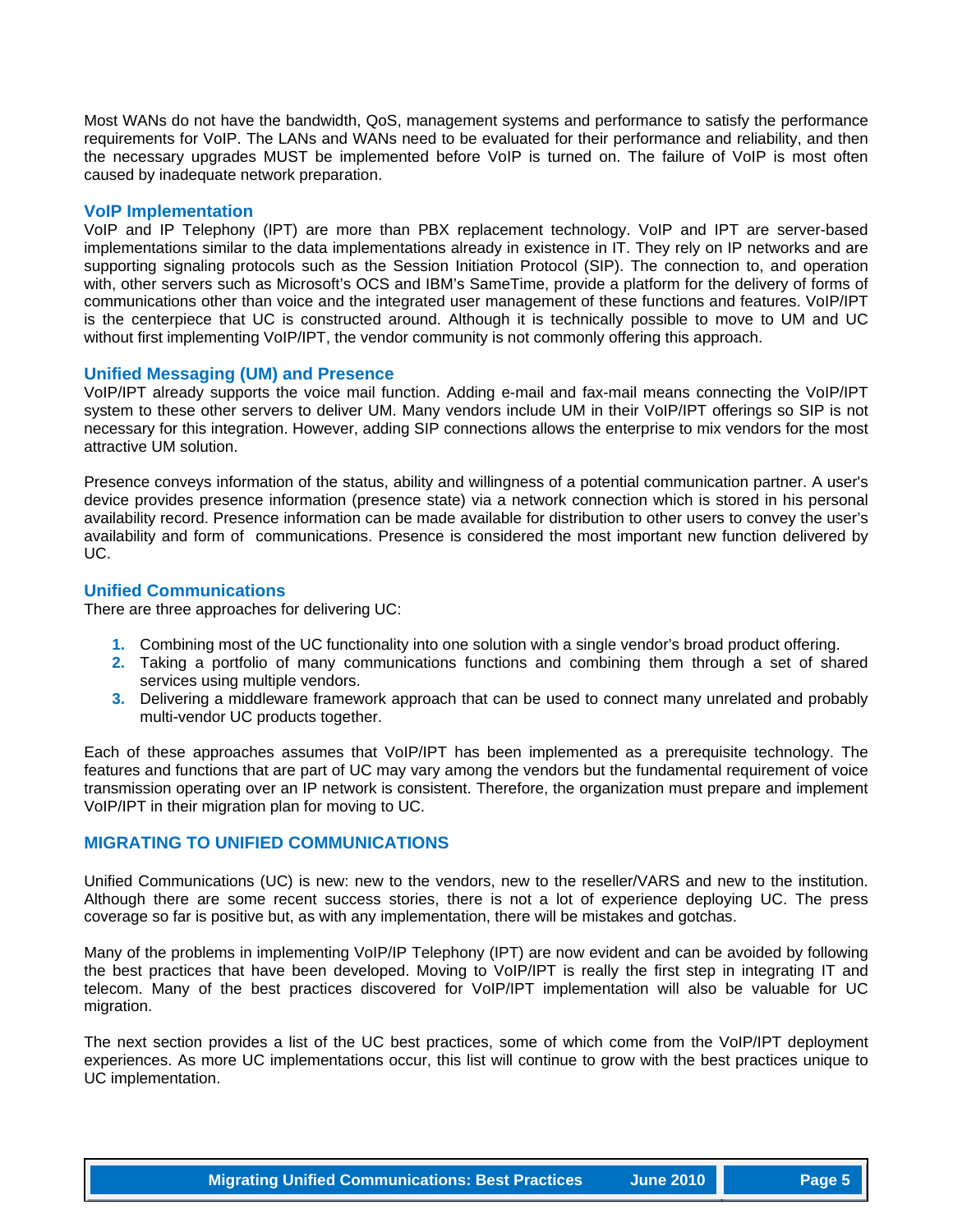Getting started on the road to UC begins with the review of the telecom and data infrastructures, mobile devices used and application servers supporting Microsoft Exchange and Office Communications or IBM's SameTime. UC solutions come in two flavors, network based and application based. A decision must therefore be made before the UC commitment is finalized.

Next, the use of hard IP phones and softphones must be determined. Either or both may be applicable. The best deployment is a phased introduction of the functions and features, rather than everything at once. Select one department to use first as a test bed and who can help sell UC to the other departments. The IT department is usually the ideal candidate.

#### **UC MIGRATION BEST PRACTICES**

Best Practices is a term used to define recommendations that increase the likelihood of success for a project and/or operation. It is a management concept comprising a list of considerations. It outlines more effective methods, processes or activities when attempting to deliver a particular outcome. The idea is that with the proper procedures, validations and testing, a project can be successfully completed with fewer problems and unanticipated complications.

#### **Organization**

- Converge the IT and telecom staffs before embarking on a UC deployment.
- Cross train the IT and telecom staffs in each others' technology and language.
- Obtain an organization buy-in from all departments that will be affected by the UC deployment. The delivery of UC is for these departments, not really for IT.
- Have the departments and IT agree on the timing and schedule of the UC deployment.
- Select one department as the first user organization.

#### **Infrastructure**

- Perform network capacity and performance evaluations.
- Upgrade the data network for voice and video performance.
- Verify that the network upgrades deliver the performance expected.
- Upgrade IT and telecom management systems so that they can properly manage the integrated UC environment.

#### **Technology**

- Learn about the Session Initiation Protocol (SIP) because this is the common protocol used for interfacing to the servers providing UC features.
- Attend vendor-independent UC migration training.
- Evaluate the security and management issues anticipated for UC.
- Determine if the UC offering will scale to the size of the enterprise.
- Verify that the UC offering will fit into the IT plans for migrating to Service Oriented Architecture (SOA).
- Keep the number of implementation vendors small.
- Standards are important, but understand that the standards will evolve over time and the UC solutions/products should keep up with the standards changes.
- As UC software components are changed by delivering new versions, be cautious; new software versions may impair interoperability.
- Once the vendor(s) are selected, send key IT staff members to the vendor-specific training.

#### **Vendor/Reseller/VAR**

- Verify that the reseller/systems integrator/VAR is certified in UC by the product vendor(s).
- Ensure that the certified reseller/systems integrator/VAR staff will be working on your installation.
- Contact and visit sites where this reseller/systems integrator/VAR has implemented UC.

#### **Integration Phasing**

• Deploy VoIP/IP Telephony before moving to UC.